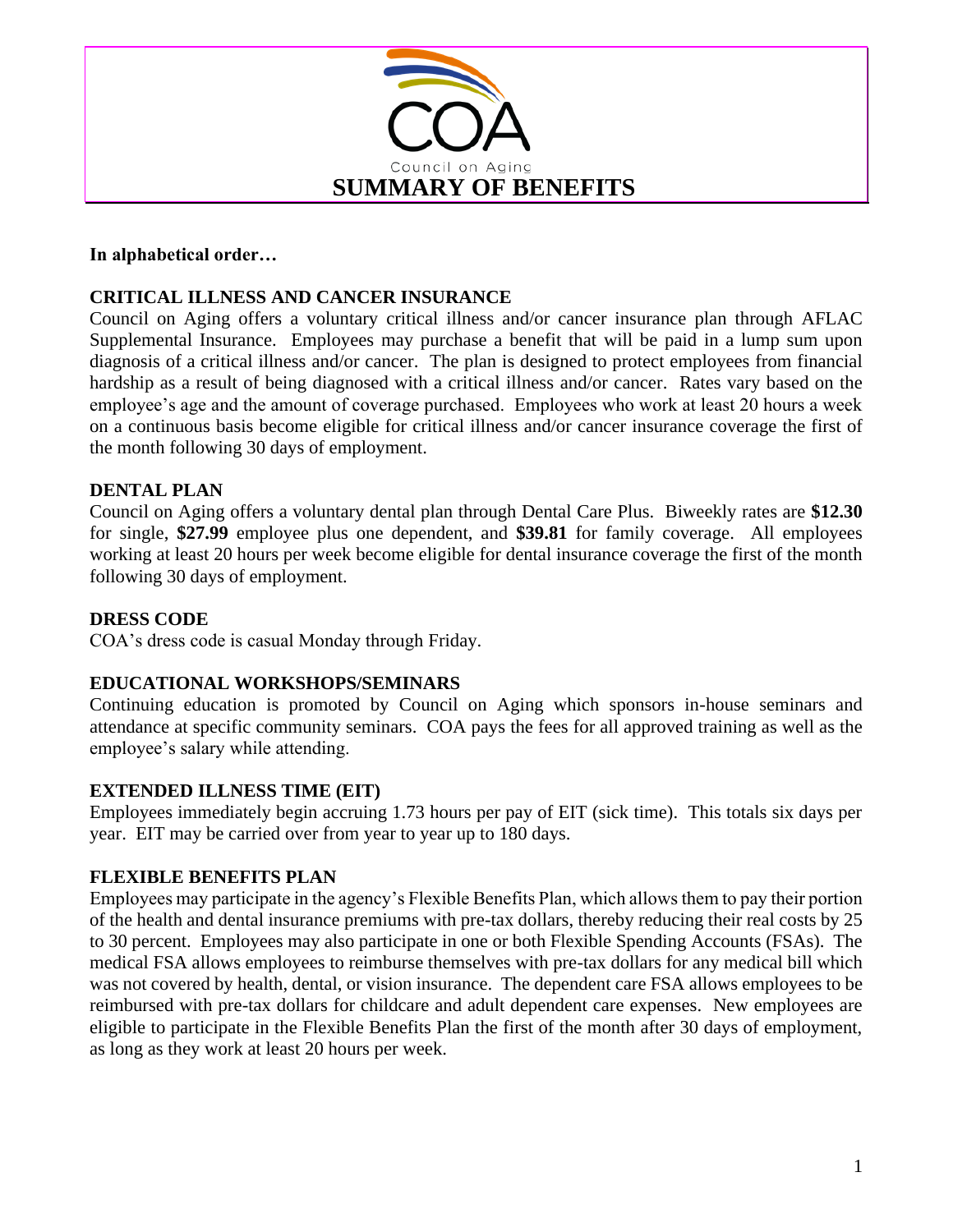## **HEALTH CARE**

Council on Aging offers three high-deductible medical plans through Humana. All employees become eligible for the health insurance coverage the first day of the month following 30 days of employment, provided the employee works a minimum of 30 hours per week. The three plans offered are: \$1500/\$3000, \$2000/\$4000 and \$3000/\$6000. The biweekly rates for the \$1500/\$3000 plan are **\$157.44** single, **\$335.99** employee and child(ren), **\$353.68** employee and spouse and **\$566.35** family. The biweekly rates for the \$2000/\$4000 plan are **\$126.51** single, **\$277.21** employee and child(ren), **\$291.80** employee and spouse and **\$480.57** family. The biweekly rates for the \$3000/\$6000 plan are **\$58.59** single, **\$148.14** employee and child(ren), **\$156.54** employee and spouse and **\$249.55** family.

COA does implement a \$50.00 per pay period surcharge for all tobacco users, a \$50.00 per pay period surcharge for all employees unvaccinated for COVID and a \$75.00 per pay spousal coverage surcharge if the spouse has coverage available through another employer.

## **HEALTH SAVINGS ACCOUNT (HSA)**

To reduce employees' required deductible, COA will contribute \$500 per calendar year to an employee's HSA provided the employee meets certain requirements and contributes \$10 per pay period to his or her own HSA. The combined COA and employee contribution to the HSA enables employees with single coverage to meet a portion of their deductible expenses. The HSA is a Wright Patt Credit Union account in the employee's name used for health care expense reimbursements. Growth on the account is tax free. Employees enrolled in the HSA may also participate in a *limited* medical flexible spending account (MFSA) for dental and vision expenses and the dependent care flexible spending account. Employees not taking the HSA are eligible for an unlimited MFSA.

## **HOLIDAYS**

Council on Aging observes the following nine paid holidays each calendar year:

| New Year's Day                        | Fourth of July   | Day After Thanksgiving               |
|---------------------------------------|------------------|--------------------------------------|
| Martin Luther King, Jr. Day Labor Day |                  | Christmas Day                        |
| <b>Memorial Day</b>                   | Thanksgiving Day | Christmas Eve or Day after Christmas |

## **LIFE INSURANCE**

COA purchases a life insurance policy for all employees working at least 30 hours a week. The insurance benefit is equivalent to twice the employee's salary up to a maximum of \$50,000. Executive team members receive a policy of \$200,000. All employees become eligible for life insurance coverage the first day of the month following 90 days of employment.

## **LONG TERM DISABILITY**

Council on Aging provides a long term disability (LTD) plan to all employees working at least 30 hours per week. The plan offers a benefit of 60 percent of an employee's salary while on disability, with a maximum of \$6,000 per month. Employees become enrolled in LTD the first day of the month following 90 days of employment. Benefits initiate after six months of continuous disability.

# **PAID TIME OFF (PTO)**

Council on Aging has a generous policy for paid time off. New, full-time employees immediately start accruing 3.75 hours of time off each pay period (every two weeks). This totals 13 days a year. The rate changes to 18 days per year for the fourth through sixth years of employment; 23 days per year for the seventh through fourteenth years of employment; and 28 days per year after fifteen years. Employees may even carry the time over from year to year, as long as their bank does not exceed six weeks. If the six-week maximum is reached, then the time is rolled into the employee's extended illness time bank.